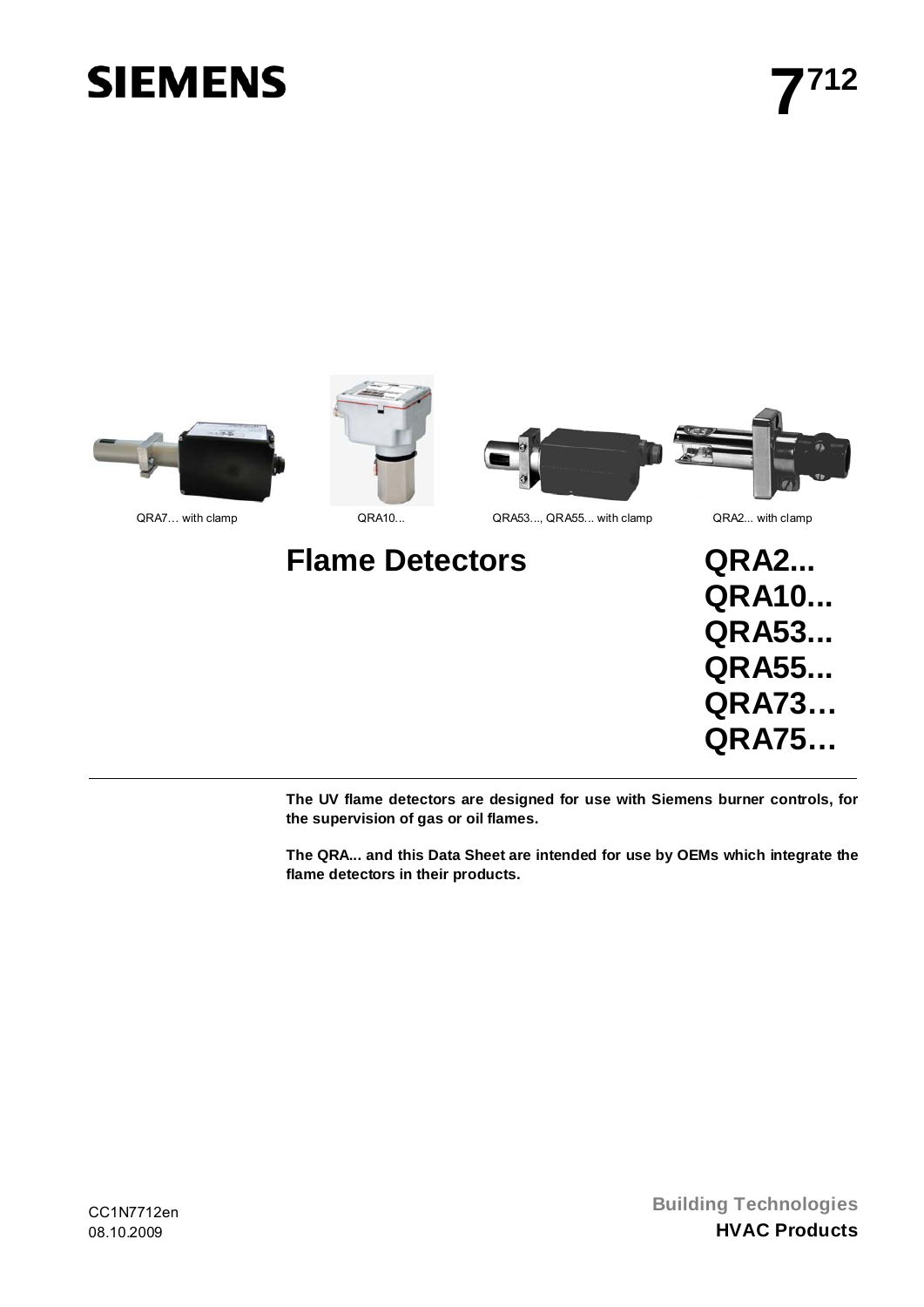The flame detectors are used for the supervision of gas flames, yellow- or blue-burning oil flames and for ignition spark proving.

| Type reference | For use with burner control type | <b>Operating mode</b> |
|----------------|----------------------------------|-----------------------|
| QRA2, QRA10    | $LGB2 / LGB4$ with $AGQ1$        | Intermittent          |
|                | LFL                              |                       |
|                | LFE1                             |                       |
|                | LFE10                            |                       |
|                | $LMG$ with $AGQ2$                |                       |
|                | LME21/LME22/LME39 with           |                       |
|                | AGQ3                             |                       |
|                | LMV2 / LMV3                      |                       |
|                | LMV5 with AGQ1                   |                       |
| QRA53, QRA55   | IGK16                            | Continuous            |
|                | LGI16                            |                       |
| QRA73, QRA75   | LMV5                             | Continuous            |

## **Warning notes**

|                                             | To avoid injury to persons, damage to property or the environment, the following<br>warning notes must be observed!                                                                                                                                                                                                                                                           |
|---------------------------------------------|-------------------------------------------------------------------------------------------------------------------------------------------------------------------------------------------------------------------------------------------------------------------------------------------------------------------------------------------------------------------------------|
|                                             | All activities (mounting, installation and service work, etc.) must be performed by<br>$\bullet$<br>qualified staff                                                                                                                                                                                                                                                           |
|                                             | Before making any wiring changes in the connection area, completely isolate the<br>$\bullet$<br>plant from mains supply (all-polar disconnection). Ensure that the plant cannot be<br>inadvertently switched on again and that it is indeed dead. If not observed, there is<br>a risk of electric shock hazard. If this is not observed, there is a risk of electric<br>shock |
|                                             | Ensure protection against electric shock hazard by providing adequate protection<br>٠<br>for the terminals. If this is not observed, there is a risk of electric shock                                                                                                                                                                                                        |
|                                             | Each time work has been carried out (mounting, installation, service work, etc.),<br>$\bullet$<br>check to ensure that wiring is in an orderly state. If this is not observed, there is a<br>risk of electric shock                                                                                                                                                           |
|                                             | Halogen lamps, welding equipment, special lamps or ignition sparks may produce<br>$\bullet$<br>sufficient radiation for the detector's UV cell to ignite. X-rays and gamma radiation<br>can also generate erroneous flame signals. If this is not observed, there is a risk<br>of loss of safety functions                                                                    |
|                                             | Fall or shock can adversely affect the safety functions. Such units must not be put<br>$\bullet$<br>into operation, even if they do not exhibit any damage. If this is not observed,<br>there is a risk of loss of safety functions and a risk of electric shock                                                                                                              |
| <b>Mounting notes</b>                       |                                                                                                                                                                                                                                                                                                                                                                               |
|                                             | Ensure that the relevant national safety regulations are complied with<br>$\bullet$                                                                                                                                                                                                                                                                                           |
| <b>Installation notes</b>                   |                                                                                                                                                                                                                                                                                                                                                                               |
|                                             | Always run the high-voltage ignition cables separate while observing the greatest<br>$\bullet$<br>possible distance to the detector and to other cables                                                                                                                                                                                                                       |
| Electrical connection of the flame detector |                                                                                                                                                                                                                                                                                                                                                                               |
|                                             | It is important to achieve practically disturbance- and loss-free signal transmission:<br>Never run the detector cable together with other cables<br>$\bullet$<br>- Line capacitance reduces the magnitude of the flame signal<br>- Use a separate cable<br>Observe the permissible lengths of the detector cable (refer to «Technical data» in<br>$\bullet$                  |
|                                             | the Data Sheet of the relevant burner control)                                                                                                                                                                                                                                                                                                                                |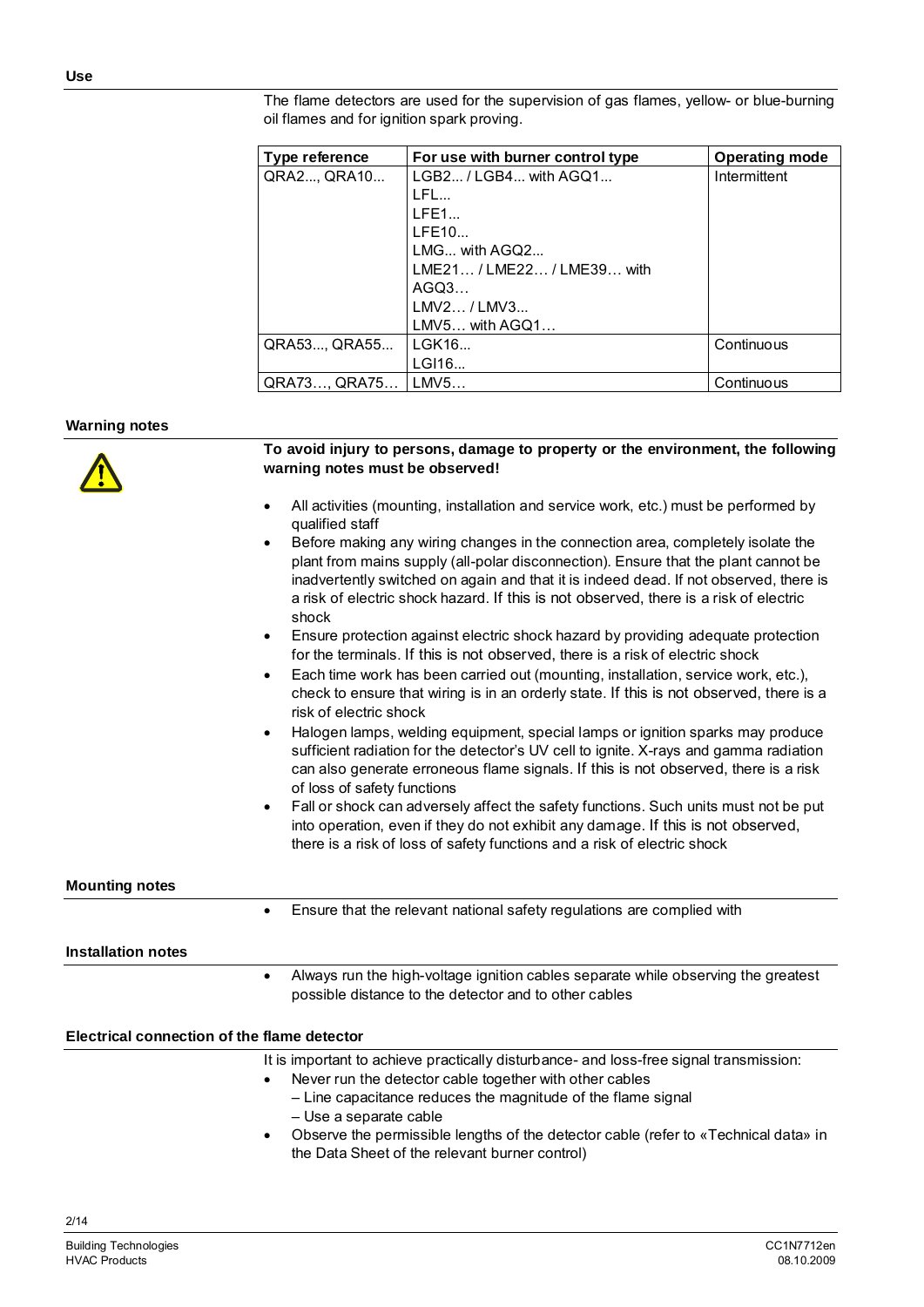• Trouble-free burner operation is ensured only when the intensity of UV radiation at the detector's location is high enough for the detector's UV cell to ignite during each half wave. The **intensity of UV radiation** at the detector's location **is checked** through **measurement of the detector current**

Measuring circuit for QRA2..., QRA10..., QRA5...series D and QRA5...series G



#### Legend

- 1) Connection of micro-ammeter across AGQ1... / AGQ2... / AGQ3... adapter and flame detector
- A Incidence of radiation
- M Micro-ammeter (DC), internal resistance  $\leq 5000 \Omega$
- C Electrolytic capacitor 100...470 µF, DC 10...25 V



The KF8832 flame detector current measuring device must not be used in continuous operation!

Minimum detector current values required:

Refer to the Data Sheet of the relevant burner control or to the Operating Instructions of the KF8832.



M<sub>2</sub> Voltmeter direct current voltage Measurement range 0...10V Internal resistance Ri > 10MΩ

Measuring circuit for QRA7...

Measuring circuit for QRA5... up to the C-series and QRA5...series E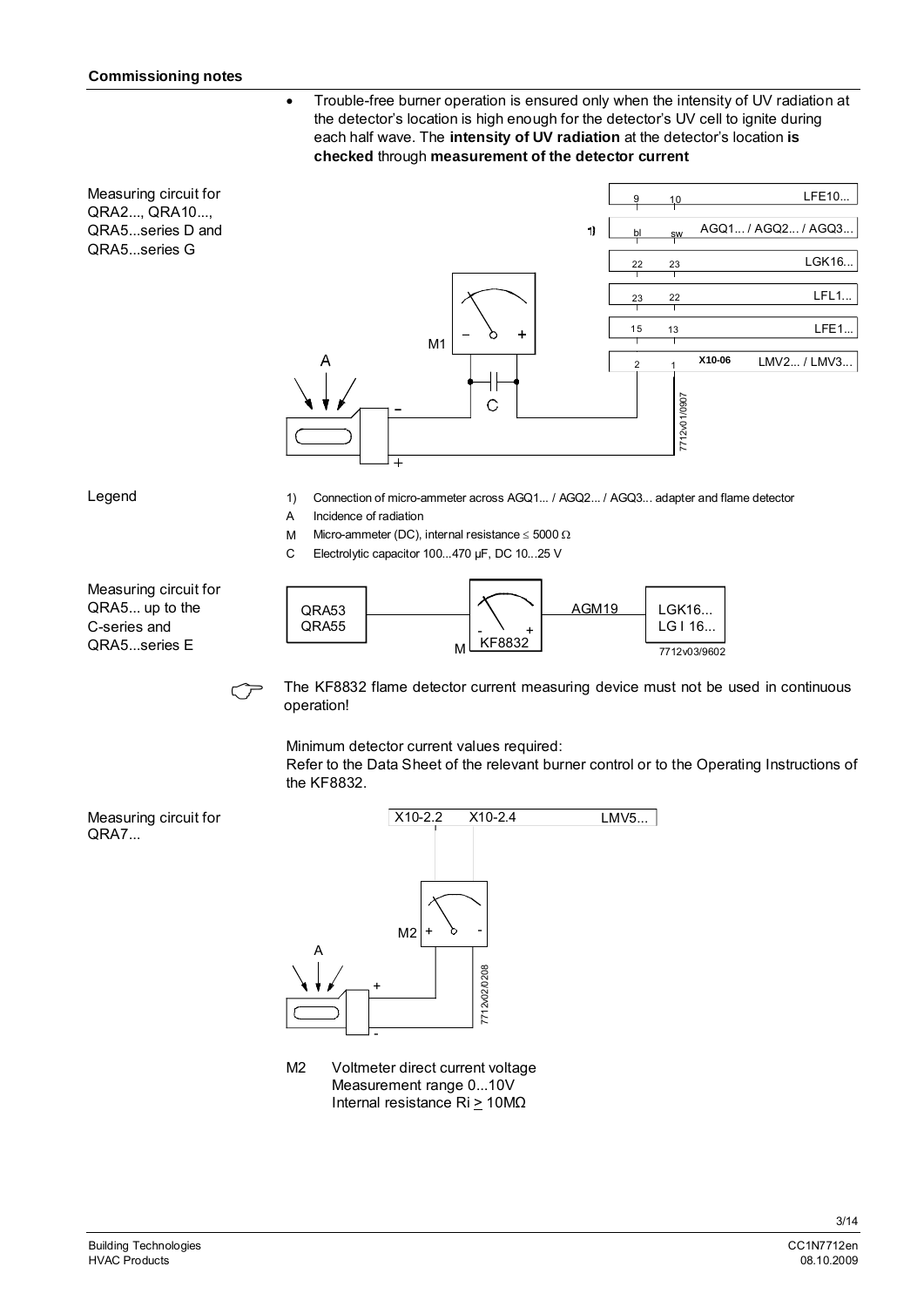

Conformity to EEC directives - Electromagnetic compatibility EMC (immunity)

- Low-voltage directive





Cert. 00739

ISO 14001: 2004 Cert. 38233

## **Service notes**

• Use the KF8832 service unit for short periods of time only

# **Disposal notes**

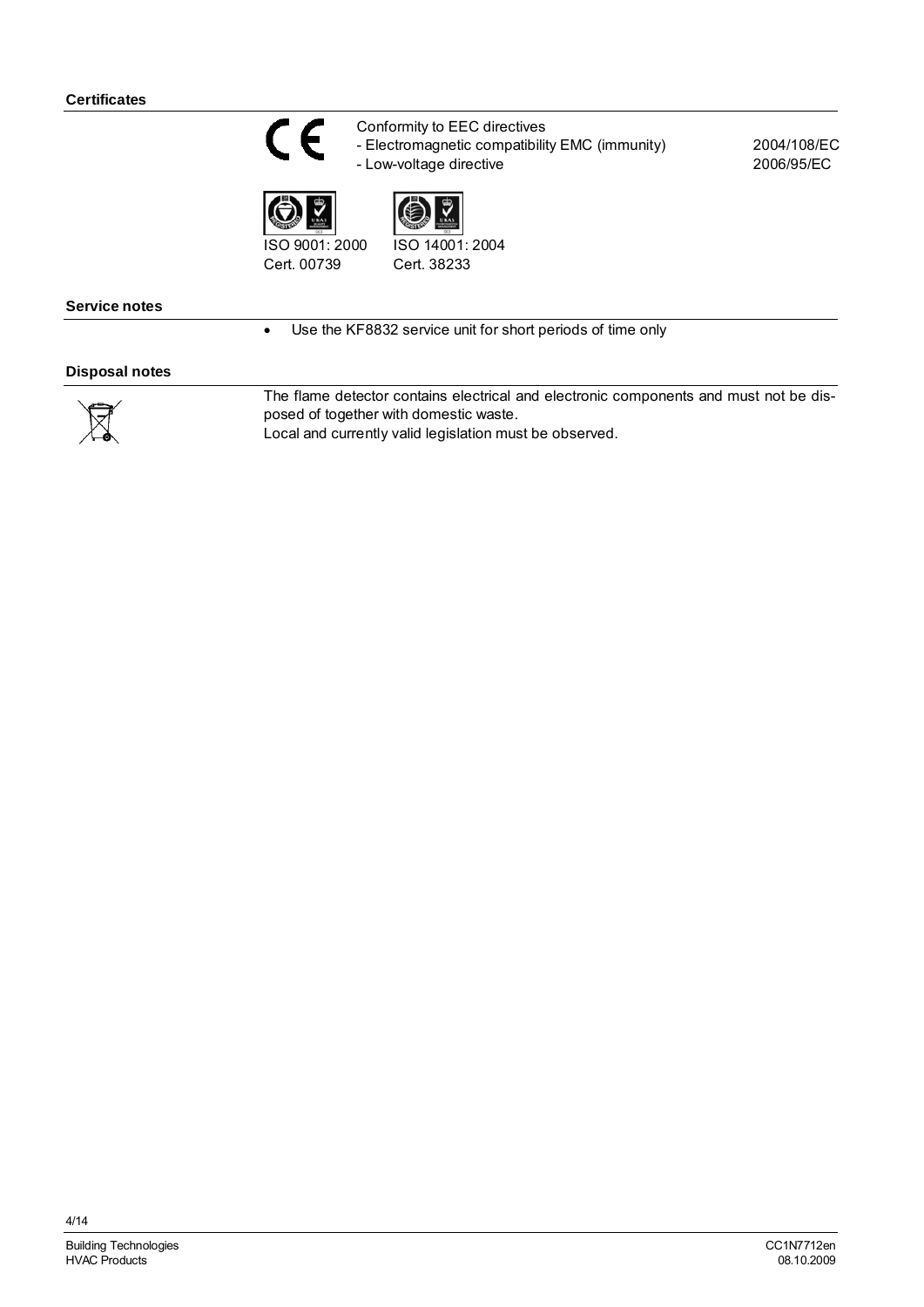## **Mechanical design**

Plastic housing, metalized to prevent static charging caused by the air flow from the fan. For mounting direct on the burner. The detectors can be supplied with or without securing flange (version 4 241 8855 0) and clamp (refer to «Type summary»). Flame detectors  $ORA2...$ 

Die-cast aluminium housing with a 1in. mounting coupling (D) and connection facility for cooling air. The housing of this detector has a bayonet fitting which allows it to be secured either directly to the 1 in. mounting coupling or to the AGG06 glass holder. The 1 in. mounting coupling can be screwed to a viewing tube or to the AGG07 ball head. The Pg cable gland can be removed and replaced, if some other detector cable shall be used. Flame detectors QRA10...

The detector's UV cell is located behind a swiveling shutter at the front end of the detector tube which is flanged to the housing. A quartz-glass window protects the tube and the shutter against dirt. The detector's housing accommodates a stepper motor to drive the shutter and the electronics to control the shutter. Using the AGG16.C adapter, this flame detectors can be mounted either directly on the burner, on a viewing tube or on a combustion chamber viewing hole. Flame detectors QRA5..., QRA7…

AGM19 complete with cable for the connection of QRA53... and QRA55... flame detectors. Plug AGM19

AGG16.C for QRA53..., QRA55..., made of die-cast aluminium with a 1 in. mounting coupling. The 1 in. mounting coupling (D) is attached to the housing with a bayonet fitting. Adapter AGG16.C



AGG03 or AGG02 can also be fitted in the 1 in. mounting coupling (D) of the AGG16.C (or QRA10...). An adapter combination with AGG06 glass holder, mounting coupling and ball joint for QRA53..., QRA55..., QRA7… and QRA10... is possible. Connector AGM23 with cable for the electrical connection of flame detector QRA7… Connector AGM23 with wires for the electrical connection of flame detector QRA7… in US design Note Connector AGM23 Connector AGM23U

Building Technologies CC1N7712en HVAC Products 08.10.2009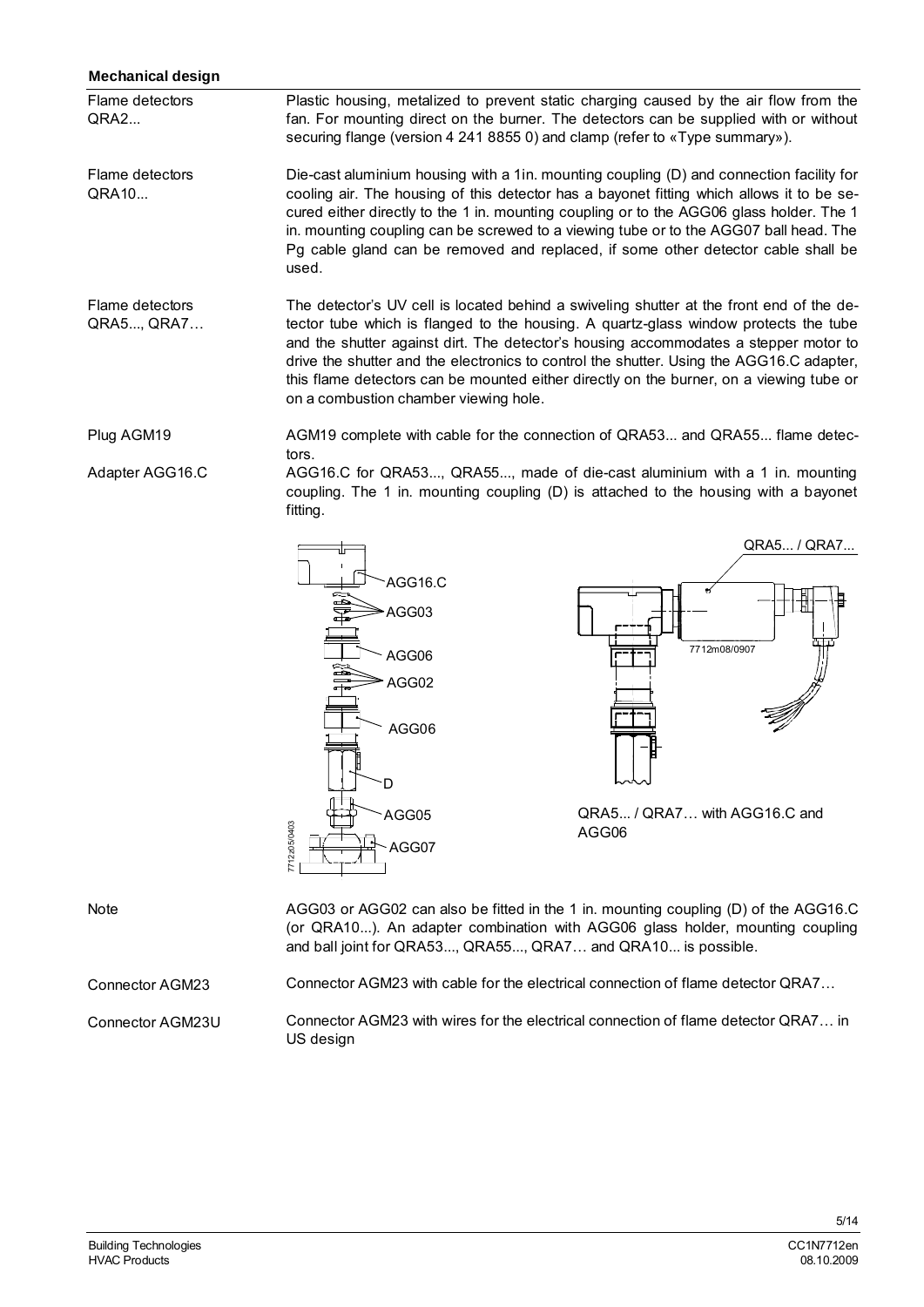Glass and quartz-glass lens holder AGG06

The glass and quartz-glass lens holder AGG06 serves for holding the AGG03 lens and the AGG02 heat insulation glass.

The lens is used to increase the sensitivity, and the heat insulation glass provides protection against high temperatures, thus extending the life of the UV cell.

The AGG06 also allows various combinations of lens, heat insulation glass and 1 in. mounting coupling.

When using the lens and the heat insulation glass, the AGG06 with the lens must be mounted as close as possible to the flame detector.



AGG06 has a bayonet fitting with which it is attached either to the housing of the AGG16.C or to the housing of the QRA10... and the 1 in. mounting coupling. By undoing the bayonet fittings on both sides, the AGG06 glass holder(s) can be easily detached from the combination of QRA10... or AGG16.C and QRA53... or QRA55.... This facilitates straightforward cleaning of the glass or lens without having to remove them from the AGG06 glass holder.

The intermediate rings are used for the smooth running of the bayonet fittings, especially where – after removal of the flame detector – the hole to the combustion chamber serves as a viewing tube.

By fitting the intermediate ring to the appropriate bayonet connection, the combination can be undone where required by rotating the housing of the QRA10... or AGG16.C

| Quartz-glass lens<br>AGG03     | AGG03 with spring washer and O-ring for increasing the sensitivity.                                                                                                                                                                                      |
|--------------------------------|----------------------------------------------------------------------------------------------------------------------------------------------------------------------------------------------------------------------------------------------------------|
| Heat insulation glass<br>AGG02 | AGG02 with spring washer and O-ring, offering the same mounting choices as AGG03.<br>This heat insulation glass is required on applications where the temperature at the<br>flame detector exceeds 80 °C.                                                |
| Mounting coupling (D)          | Using the bayonet fitting, the 1 in. mounting coupling can be attached either to the<br>AGG06, the AGG16.C or the QRA10 flame detector.<br>The mounting coupling is supplied with the QRA10 or AGG16.C.                                                  |
| Nipple AGG05                   | 1in. nipple AGG05 for connecting the 1in. mounting coupling (D) to the AGG07 ball<br>head.                                                                                                                                                               |
| <b>Ball head AGG07</b>         | AGG07 with 1in. internal thread.<br>Connection on AGG05 and for use with the 1in. mounting coupling and AGG06.<br>The AGG07 is used for mounting on a rigid surface, such as the boiler wall.<br>It facilitates optimum adjustment of the viewing angle. |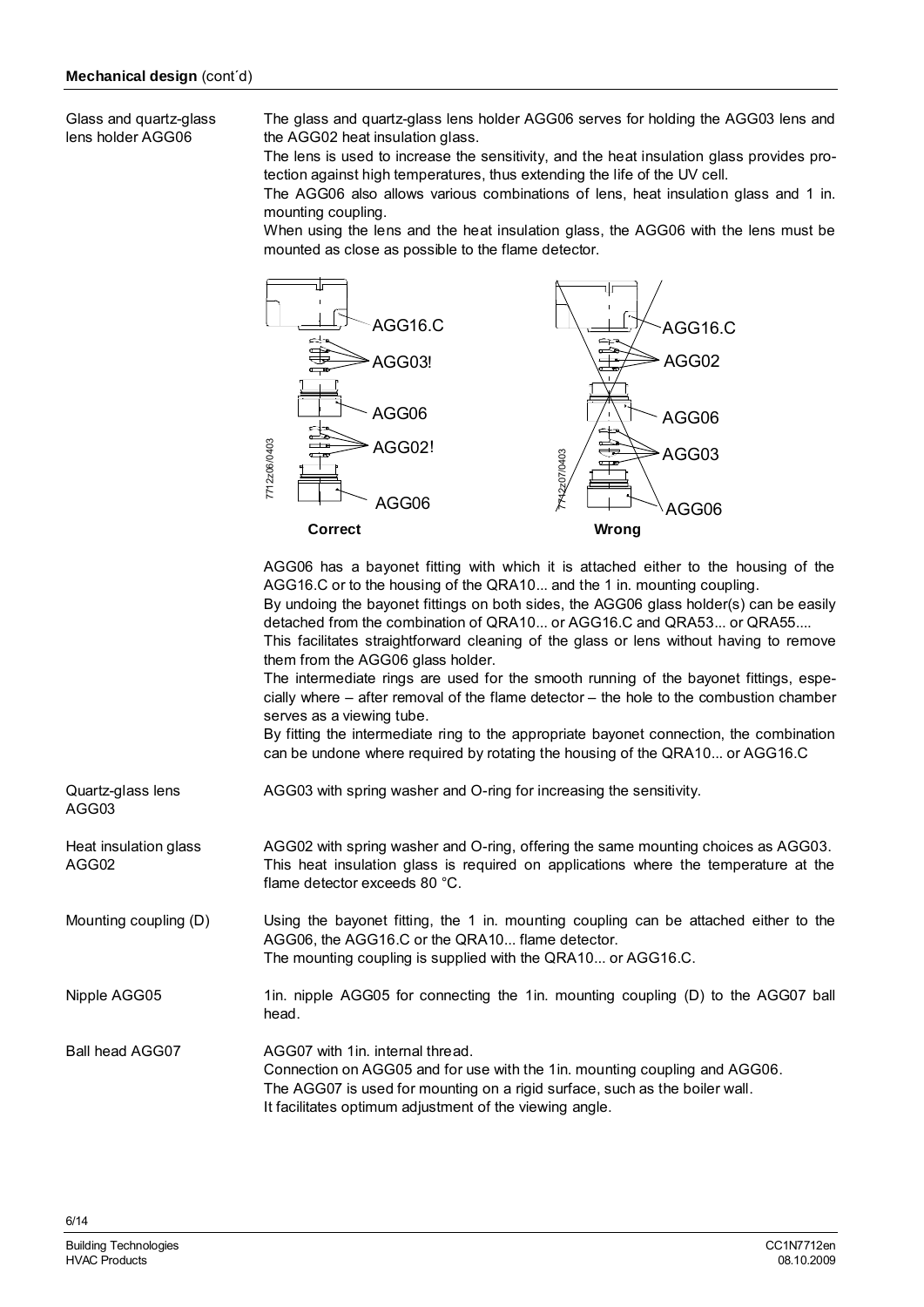## **Type summary**

Flame detectors

| <b>Type reference Sensitivity</b> |        | <b>Flange and</b><br>clamp | <b>Terminal cover</b> | Spare UV tube   |
|-----------------------------------|--------|----------------------------|-----------------------|-----------------|
| QRA <sub>2</sub>                  |        | Without                    |                       |                 |
| QRA2(1)                           | Normal | With                       | <b>Black</b>          | AGR4 502 1131 0 |
| $QRA2.92$ )                       |        | Without                    |                       |                 |
| QRA2M                             | High   | Without                    | Green                 | AGR4 502 4065 0 |
| <b>QRA2M(1)</b>                   |        | With                       |                       |                 |
| <b>QRA10.C</b>                    | Normal | ---                        |                       | AGR4 502 1131 0 |
| QRA10M.C                          | High   |                            |                       | AGR4 502 4065 0 |
|                                   |        |                            |                       |                 |

| Type refer-      | <b>Sensitivity</b> | <b>Detector</b>  | <b>Mains voltage</b> | Spare UV tube   |
|------------------|--------------------|------------------|----------------------|-----------------|
| ence             |                    | tube length      |                      |                 |
| QRA53.C27        | normal             | $125 \text{ mm}$ | AC 220240 V          |                 |
| QRA53.C17        |                    |                  | AC 100110 V          |                 |
| QRA53.D27        | high               | $125 \text{ mm}$ | AC 220240 V          |                 |
| QRA53.D17        |                    |                  | AC 100110 V          |                 |
| QRA53.E27        | normal             | $125 \text{ mm}$ | AC 220  240 V        |                 |
| QRA53.E17        |                    |                  | AC 100110 V          |                 |
| QRA53.G27        | high               | $125 \text{ mm}$ | AC 220240 V          |                 |
| QRA53.G17        |                    |                  | AC 100110 V          | AGR4 502 4065 0 |
| QRA55.C27        | normal             | 69 mm            | AC 220240 V          |                 |
| QRA55.C17        |                    |                  | AC 100110 V          |                 |
| QRA55.D27        |                    |                  | AC 220  240 V        |                 |
| QRA55.D17        | high<br>69 mm      |                  | AC 100110 V          |                 |
| QRA55.E27        | normal             | 69 mm            | AC 220240 V          |                 |
| <b>QRA55.E17</b> |                    |                  | AC 100110 V          |                 |
| QRA55.G27        | high               | 69 mm            | AC 220240 V          |                 |
| QRA55.G17        |                    |                  | AC 100110 V          |                 |

| Type refer-<br>ence | <b>Sensitivity</b> | <b>Detector</b><br>tube length | <b>Mains voltage</b> | Spare UV tube   |
|---------------------|--------------------|--------------------------------|----------------------|-----------------|
| QRA73.A27           |                    | $125 \text{ mm}$               | AC 230 V +10 / -15 % |                 |
| QRA73.A17           | normal             |                                | AC 120 V +10 / -15 % | AGR4 502 4065 0 |
| <b>QRA75.A27</b>    |                    |                                | AC 230 V +10 / -15 % |                 |
| <b>QRA75.A17</b>    | 69 mm<br>normal    |                                | AC 120 V +10/-15 %   |                 |

 $C^{\sim}$ 

Mounting Instruction for replacing of spare UV tube, refer to 4 319 9513 0 (M7712.5)!

## Note

All QRA5... and QRA7... are delivered complete with clamp. Use of the detector requires a connecting cable **AGM19 / AGM23** / **AGM23U** (refer to «Accessories» for QRA5... / QRA7...).

| Part                          | For use with | <b>Part number</b> |
|-------------------------------|--------------|--------------------|
| Flange <sup>3</sup> ) rounded | QRA2         | 4 241 8855 0       |
| Flange straight               | QRA2         | 4 241 8898 0       |
| Clamp <sup>3</sup> )          | QRA2         | 4 199 8806 0       |
| Clamp for direct mounting     | QRA5 / QRA7  | 4 199 1034 0       |

| Accessories for QRA5 |  |
|----------------------|--|
| / QRA7               |  |

Accessories for QRA2... and QRA5... and QRA7… when

ordered as single items

| <b>Type</b>       | <b>Description</b>                                            |
|-------------------|---------------------------------------------------------------|
| reference         |                                                               |
| <b>AGG16.C</b>    | Adapter for flame detector mounting QRA53 and QRA55 / QRA7    |
| AGM <sub>19</sub> | Connecting cable (2 m) with plug for QRA53, QRA55             |
| <b>KF8832</b>     | Unit for measuring the detector current with QRA53 and QRA55, |
|                   | recommended for use with detector types up to the C-series    |
| AGM <sub>23</sub> | Connecting cable 2 m with connector for QRA7                  |
| AGM23U            | Connecting cable 4 m with connector for QRA7 US design        |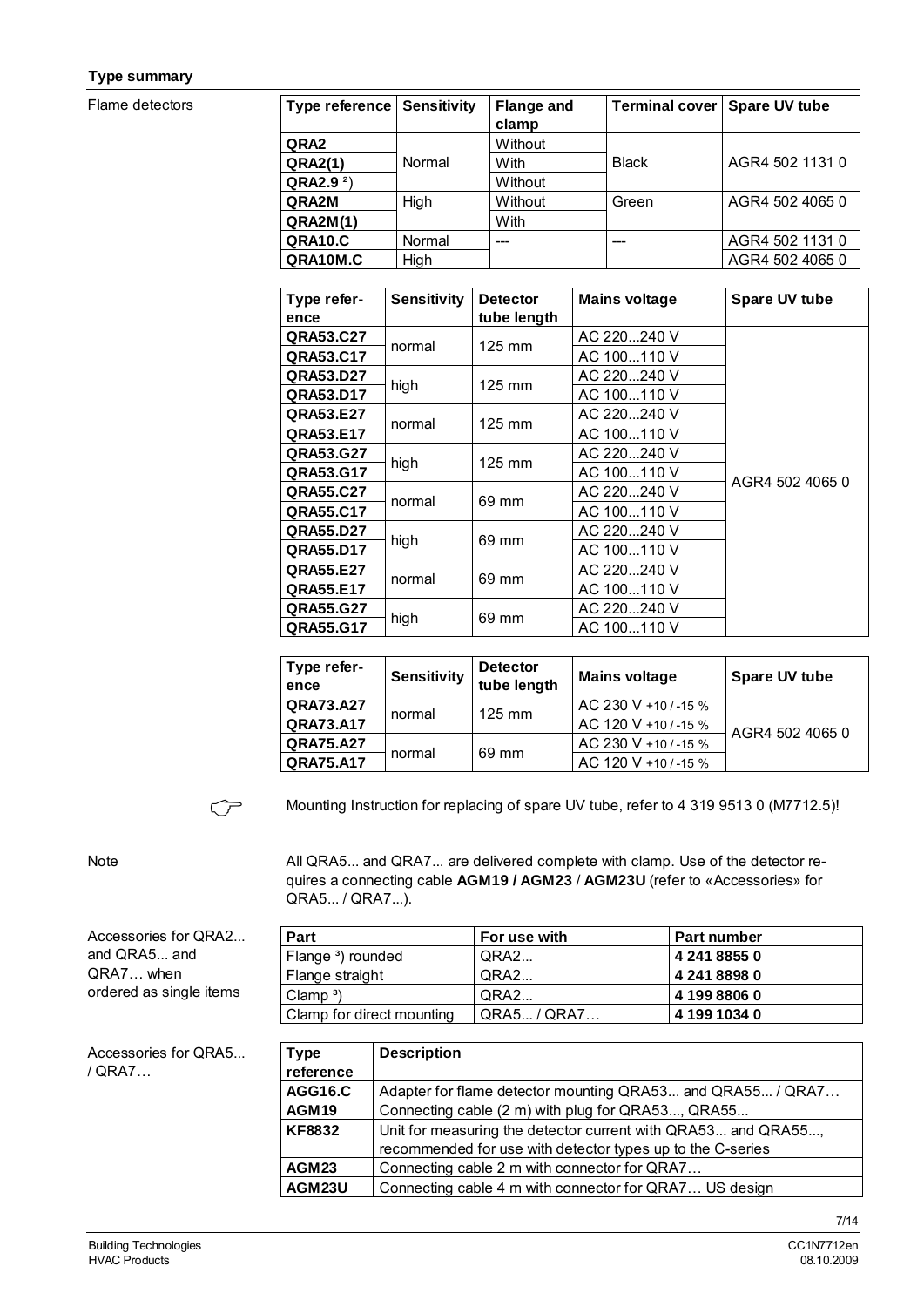## **Type summary (cont´d)**

Accessories for  $QF$ 

| RA10 and AGG16.C | .<br>AGG |
|------------------|----------|
|                  | AGG      |

| Type reference       | <b>Description</b>                                        |
|----------------------|-----------------------------------------------------------|
| AGG02                | Heat insulation glass with spring washer and O-ring       |
| AGG03 <sup>1</sup> ) | Quartz-glass lens with spring washer and O-ring           |
| AGG05                | 1 in. nipple                                              |
| AGG06                | Glass and quartz-glass lens holder with intermediate ring |
| AGG07                | Ball head with 1 in. internal thread, angular range 14°   |
|                      |                                                           |







AGG07 AGG08





- 1) For detectors of the B-series, lens AGG01 is available
- 2) With heat-resistant housing for ambient temperatures up to 200 °C (short-time, up to a few seconds)

ring

- 3) Supplied with QRA2...(1) types
- 4) Supplied with QRA5... and QRA7... types

#### **Ordering**

Legend

When ordering, please give type references according to «Type summary».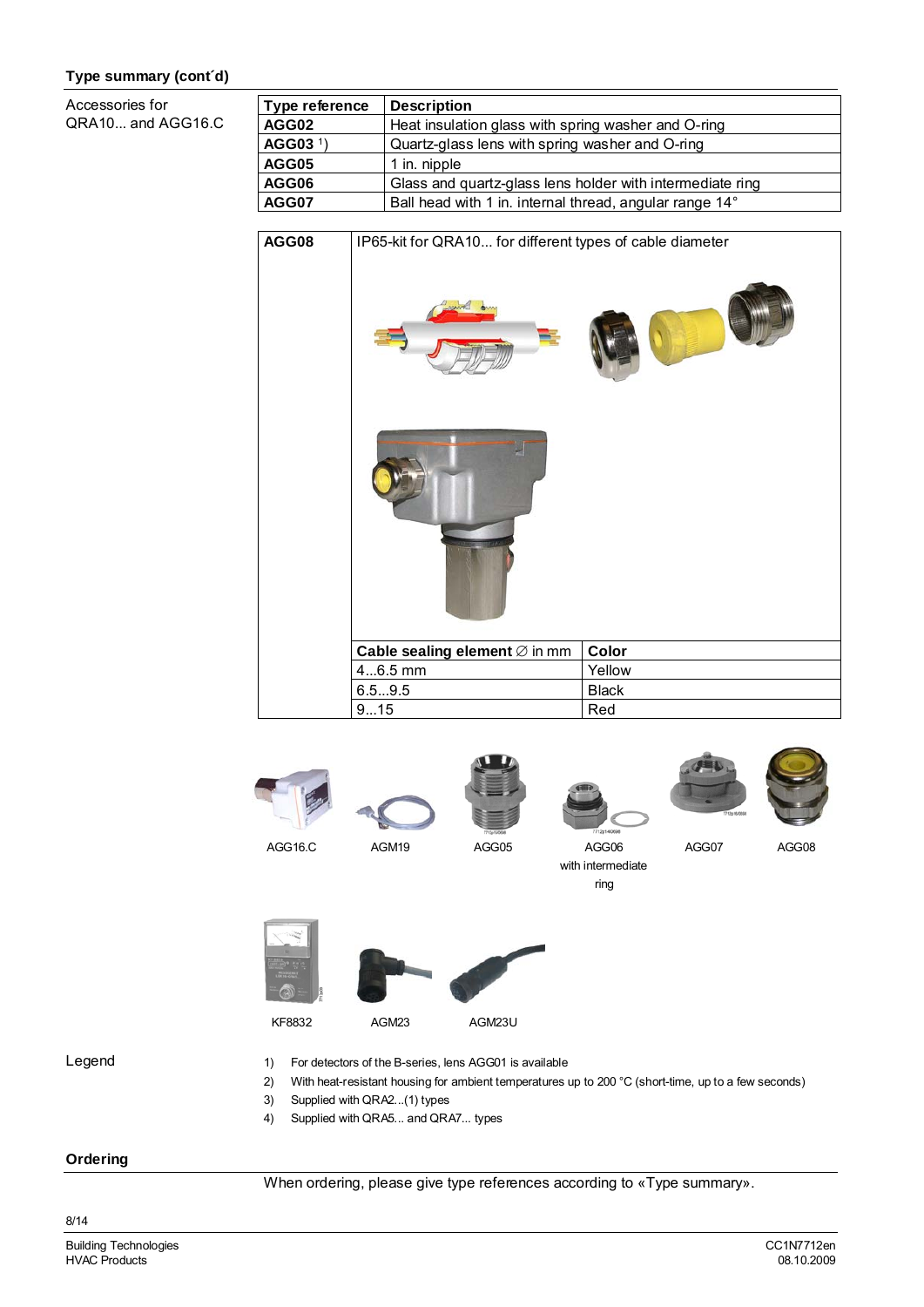| <b>Technical data</b> |                                   |                                                                                                           |
|-----------------------|-----------------------------------|-----------------------------------------------------------------------------------------------------------|
| General detector data | Average life of UV cell           | Approx. 10,000 hours at max. 50 °C, higher<br>ambient temperatures reduce considerably<br>the cell's life |
|                       | Perm. combustion chamber pressure |                                                                                                           |
|                       | QRA10                             | Max. 50 mbar                                                                                              |
|                       | QRA10 + AGG03 or AGG02            | Max. 500 mbar                                                                                             |
|                       | Degree of protection              |                                                                                                           |
|                       | QRA2                              | <b>IP40</b>                                                                                               |
|                       | QRA10                             | IP54 (IP65 with AGG08)                                                                                    |
|                       | QRA5x.C / QRA5x.D                 | <b>IP54</b>                                                                                               |
|                       | QRA5x.E / QRA5x.G                 | <b>IP65</b>                                                                                               |
|                       | <b>QRA7</b>                       | <b>IP65</b>                                                                                               |
|                       | Mounting position                 | Optional                                                                                                  |
|                       |                                   |                                                                                                           |
|                       | Weight                            |                                                                                                           |
|                       | AGG01                             | Approx. 10g                                                                                               |
|                       | AGG02<br>$\sim$                   | Approx. 10g                                                                                               |
|                       | AGG03<br>$\sim$                   | Approx. 10g                                                                                               |
|                       | AGG05<br>$\overline{\phantom{a}}$ | Approx. 170g                                                                                              |
|                       | AGG06                             | Approx. 160g                                                                                              |
|                       | AGG07                             | Approx. 1330g                                                                                             |
|                       | AGG16.C                           | Approx. 650g                                                                                              |
|                       | QRA2<br>$\overline{\phantom{a}}$  | Approx. 60g                                                                                               |
|                       | QRA10<br>$\sim$                   | Approx. 740g                                                                                              |
|                       | QRA10 + AGG03                     | Approx. 750g                                                                                              |
|                       | QRA5x.C, QRA5x.D                  | Approx. 600g                                                                                              |
|                       | QRA5x.E, QRA5x.G                  | Approx. 700 g                                                                                             |
|                       | <b>QRA7</b>                       | Approx. 700g                                                                                              |
|                       | Ignition cable (only QRA2)        | 2 x 0.75 mm <sup>2</sup> ; 5.1 mm dia.                                                                    |
| Environmental         | <b>Storage</b>                    | DIN EN 60721-3-1                                                                                          |
| conditions            | <b>Climatic conditions</b>        | Class 1K3                                                                                                 |
|                       | Mechanical conditions             | Class 1M2                                                                                                 |
|                       | Temperature range                 | $-20+60$ °C                                                                                               |
|                       | Humidity                          | <95 % r.h.                                                                                                |
|                       | <b>Transport</b>                  | DIN EN 60721-3-2                                                                                          |
|                       | Climatic conditions               | Class 2K2                                                                                                 |
|                       | Mechanical conditions             | Class 2M2                                                                                                 |
|                       | Temperature range                 | $-20+60 °C$                                                                                               |
|                       | Humidity                          | <95 % r.h.                                                                                                |
|                       | <b>Operation</b>                  | DIN EN 60721-3-3                                                                                          |
|                       |                                   |                                                                                                           |
|                       | <b>Climatic conditions</b>        | Class 3K3                                                                                                 |
|                       | Mechanical conditions             | Class 3M3                                                                                                 |
|                       | Temperature range                 | $-20+60$ °C                                                                                               |
|                       | Humidity                          | <95 % r.h.                                                                                                |

## **Function**

 $\bigwedge$ 

With this type of flame supervision, the UV radiation emitted by gas or oil flames is used to generate the flame signal.

**Condensation, formation of ice and ingress of water are not permitted!**

The radiation detector consists of a UV-sensitive cell with 2 electrodes, which ignite when illuminated with radiation in the 190...270 nm range of the spectrum, thereby triggering a current in the flame detector circuit.

The UV cell does not respond to glowing firebrick in the combustion chamber, daylight or light from boiler room illumination.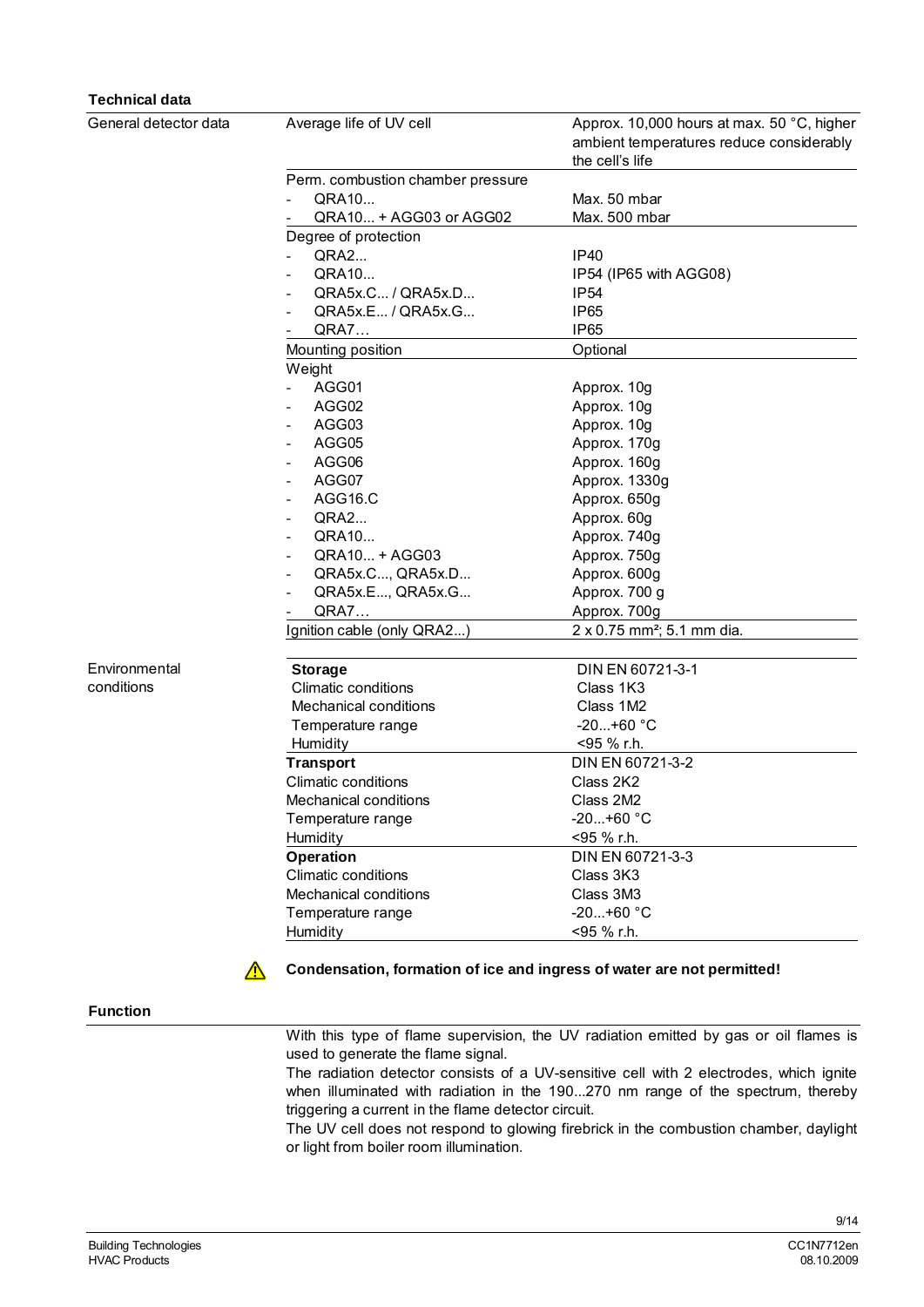## **QRA2...**



## **QRA10...**



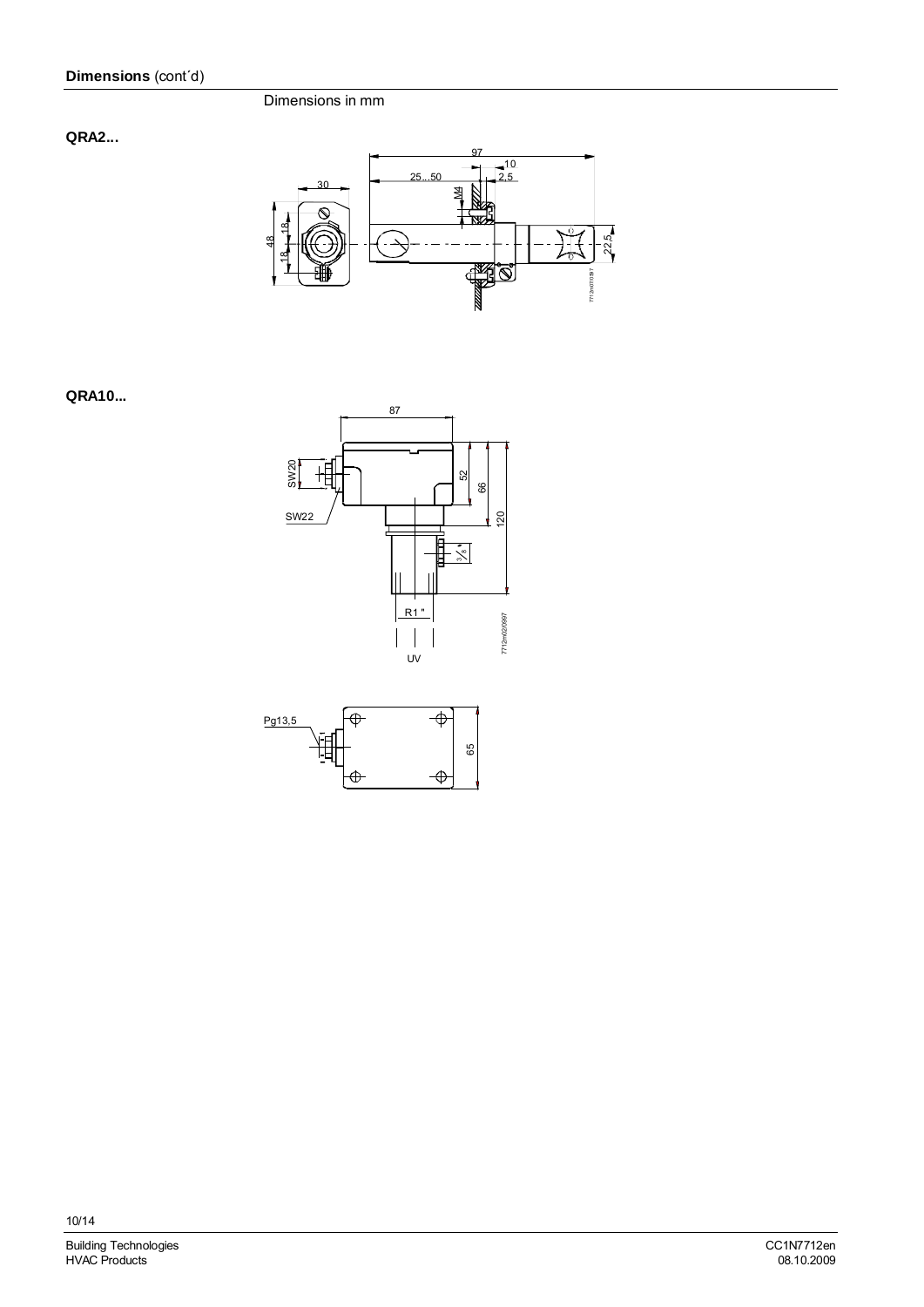**Incidence of radiation** 



## **QRA5xC... / QRA5xD...**



# **QRA5x.E... / QRA5x.G...**

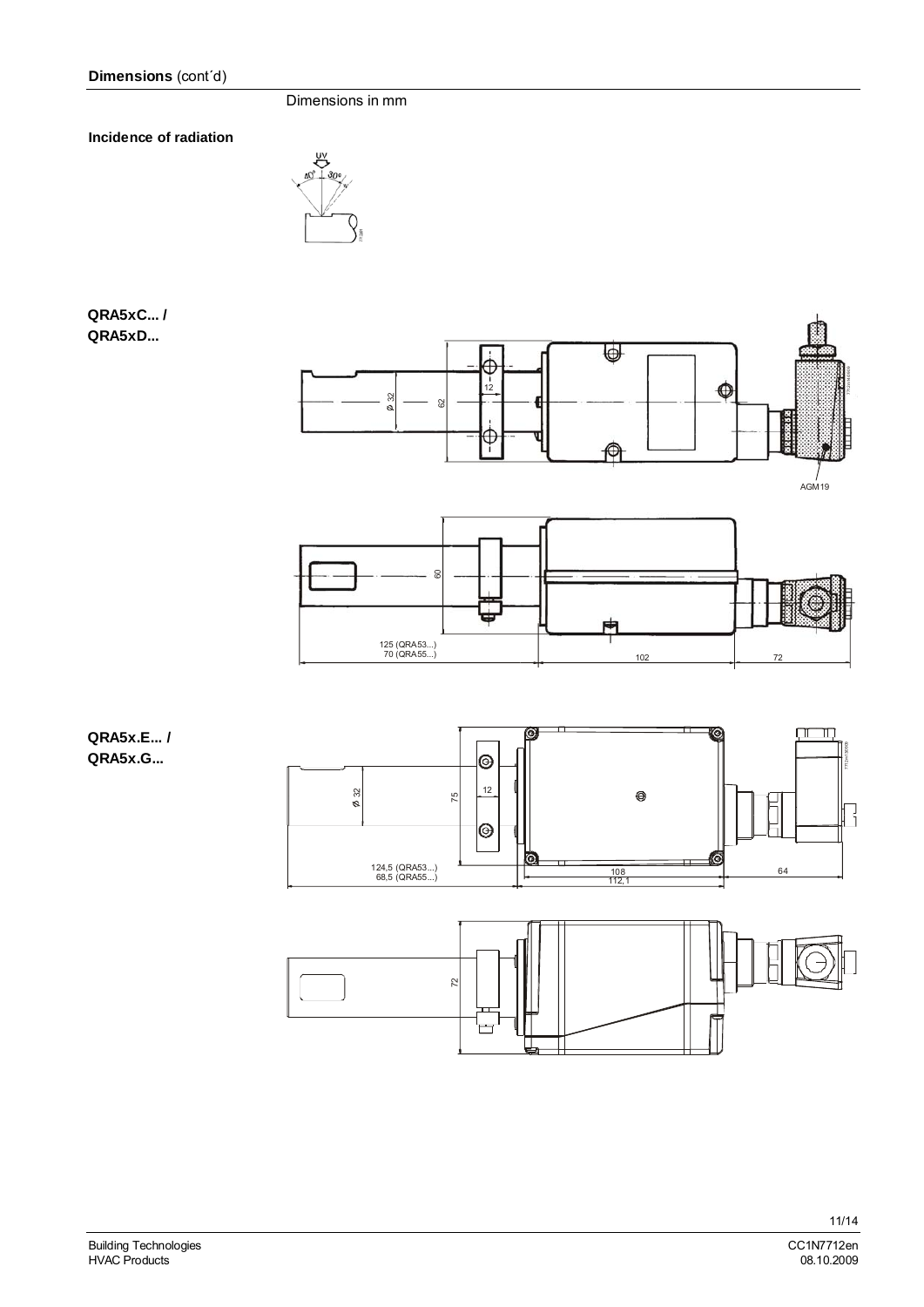QRA5... with AGG05, AGG06, AGG07, AGG16.C and AGM19

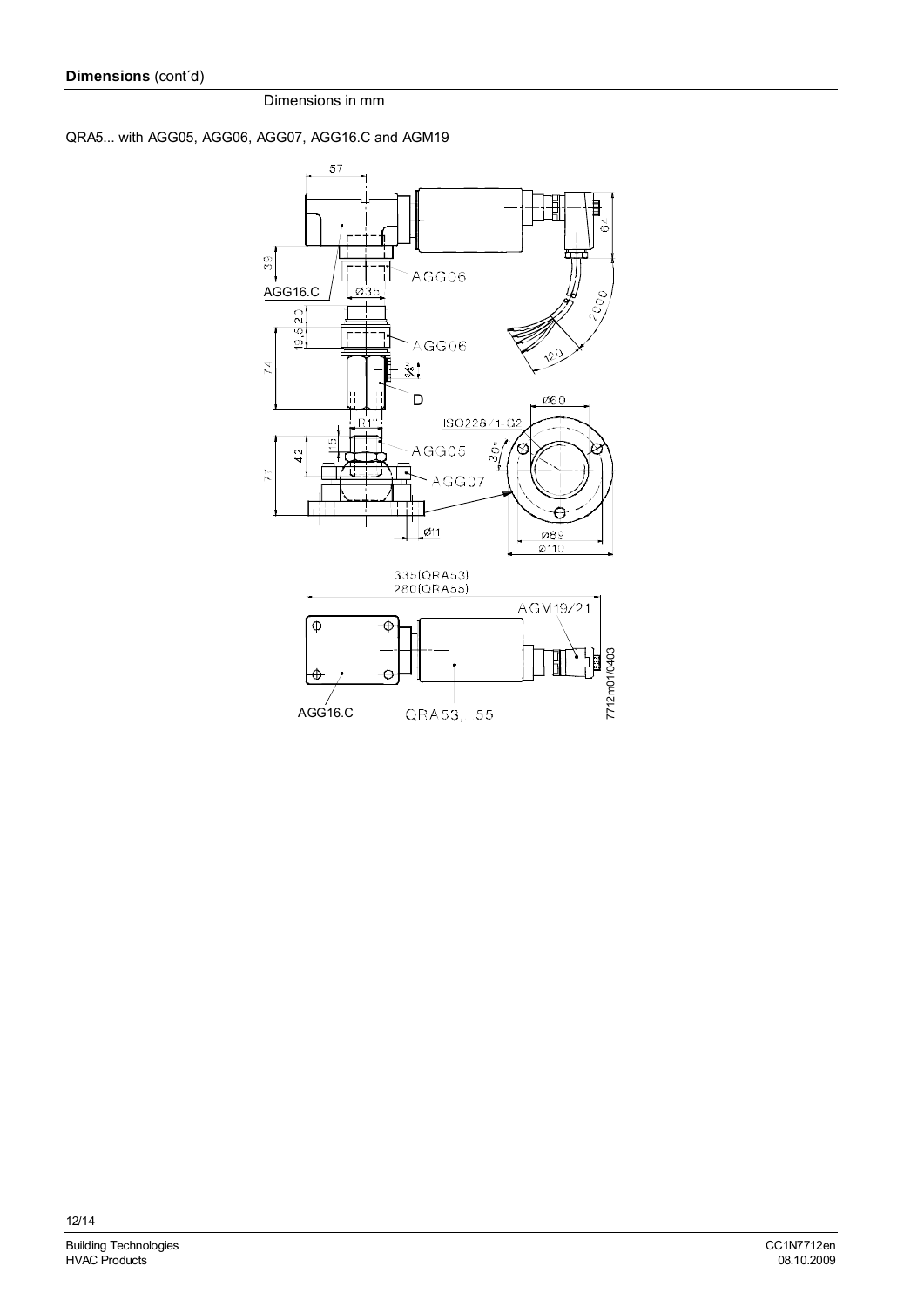**QRA7… with AGM23**